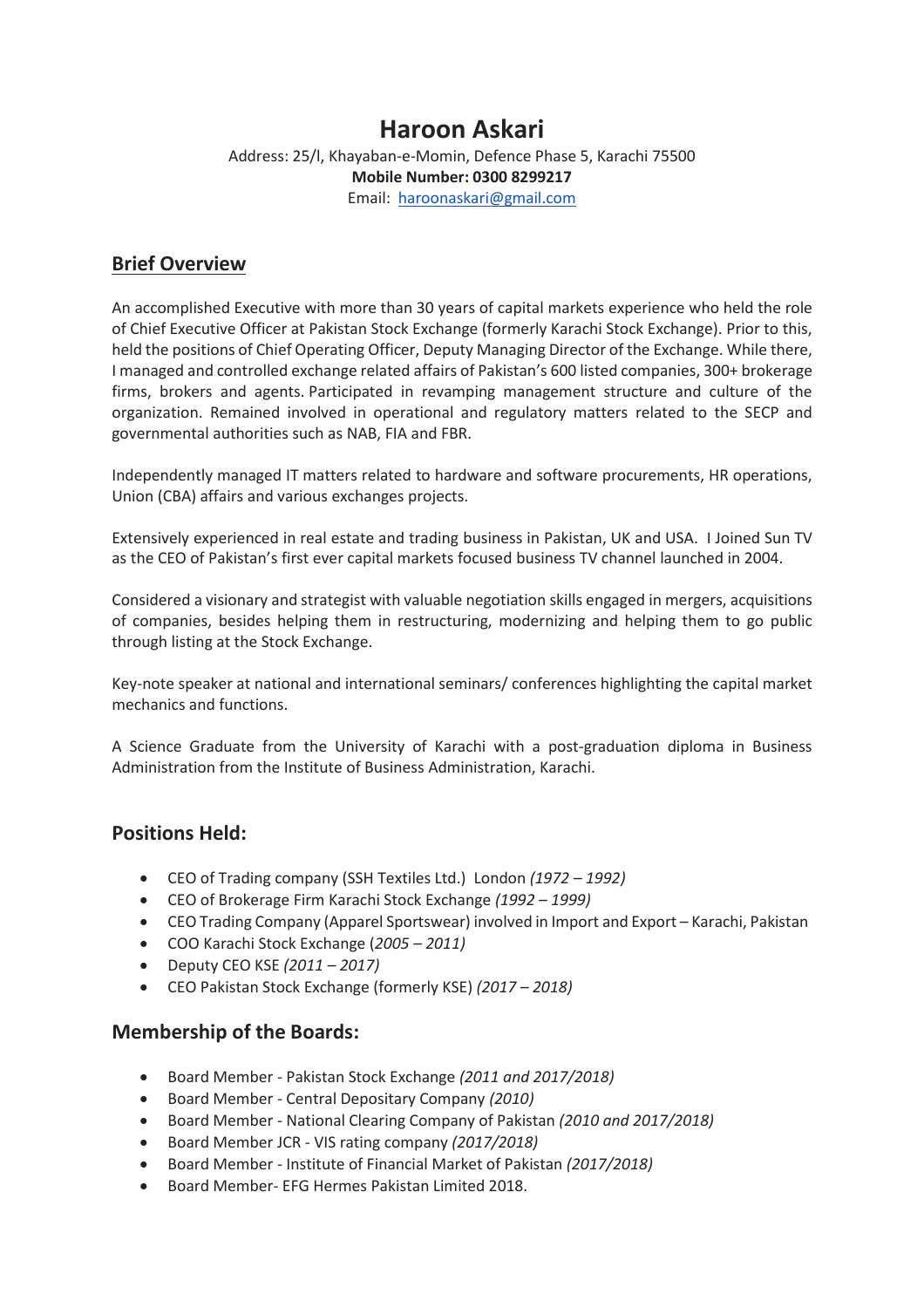## **Professional History and Accomplishments**

## *Managing Director, Pakistan Stock Exchange, Jun 2017 – Jan 12, 2018*

Managing overall affairs of the Exchange

## *Deputy Managing Director, Pakistan Stock Exchange (formerly Karachi Stock Exchange), 2011 - Jun 2017*

- Contributed in bringing Pakistan to MSCI EM from FM
- Core contribution in bringing foreign participation in PSX equity market
- Made GDS market successful with daily traded value of Rs.100 million +
- Managed IT Department's coordination function with special focus on operations and cost control in the absence of Head of IT
- Successfully completed new building project
- Conducted road shows for promoting stock market and increasing investor base
- Provided assistance whenever necessary/ directed by MD IT, Legal, Security related affairs, Marketing, New Products, Special Products etc.

### *General Manager Operations, Karachi Stock Exchange (Karachi, Pakistan), 2005 to 2010*

- Managed overall operations of the Exchange
- Remained instrumental in generating revenue stream from Company Affairs and Trading and Member Affairs through listing and increasing member terminals
- Exclusively contributed for the implementation of market halt, market making, debt market, new sector classification, listing and trading of ETF, trading in sector indices, new leverage products, option trading, client level margining and settlement etc.
- Contributed in Exchange's business growth by introducing multiple international bourses and foreign dignitaries
- Attended various national and international seminars and conferences on Securities and Capital Market Operations

## *Chief Executive Officer, Sun Biz TV (Karachi, Pakistan), 2003 to 2005*

- Established and managed Pakistan's pioneering stock market and financial news channel
- Managed a channel with over 55 employees
- Leveraged ten years of experience with all aspect of stock exchange affairs and capital markets of Pakistan with their technical and fundamental analysis to host shows that advise and educate investors
- Established and managed first in-house media studio on Karachi Stock Exchange premises
- Developed relationships with key figures in Pakistan's Financial Industry

#### *Senior Partner, Apparel Sports Wear (Karachi, Pakistan), 1999 to 2002*

- Managed textile factory in Korangi with more than 200 employees
- Conducted business overseas with U.K and U.S.A based clients

#### *Member, Haroon Askari Brokerage, Karachi Stock Exchange, (Karachi, Pakistan), 1993 to 1999*